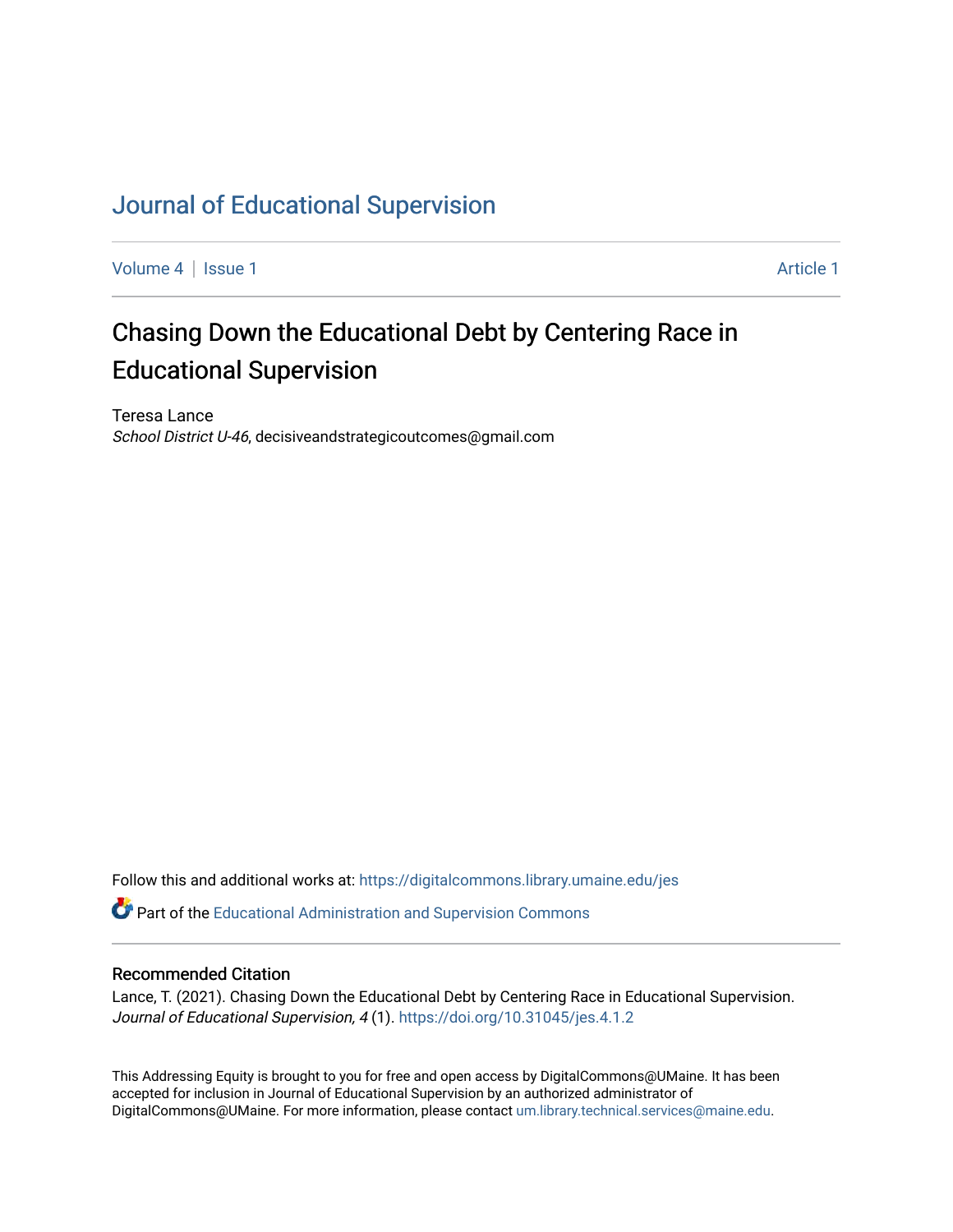# **Chasing Down the Educational Debt by Centering Race in Educational Supervision**

Journal of Educational Supervision  $7 - 17$ Volume 4, Issue 1, 2021 DOI:<https://doi.org/10.31045/jes.4.1.2> <https://digitalcommons.library.umaine.edu/jes/>

# **Teresa A. Lance<sup>1</sup>**

#### **Abstract**

Educational professional development is ubiquitous; yet the gains on student learning are minimal as measured by local, state, and federal assessment measures. Although there is widespread agreement that assessment data alone does not tell the story of what students are learning and teachers are teaching, the data is still alarming. Why is there a gap between the billions of dollars spent on professional learning and student learning outcomes? In this article, the author seeks to shed light on this disconnect, offering a framework that links deficit perspectives of Black, Brown, and Indigenous students and opportunity gaps associated with inept monitoring of instructional practices contributing to the educational debt in America (Ladson-Billings, 2006).

#### **Keywords**

deficit mindset; educational debt; supervision; instructional leadership; professional development

#### **Corresponding Author:**

<sup>&</sup>lt;sup>1</sup> School District U-46, Illinois, USA

Teresa A. Lance (Office of Equity and Innovation, School District U-46, 355 E Chicago, Elgin, IL 60120, USA) email: decisiveandstrategicoutcomes@gmail.com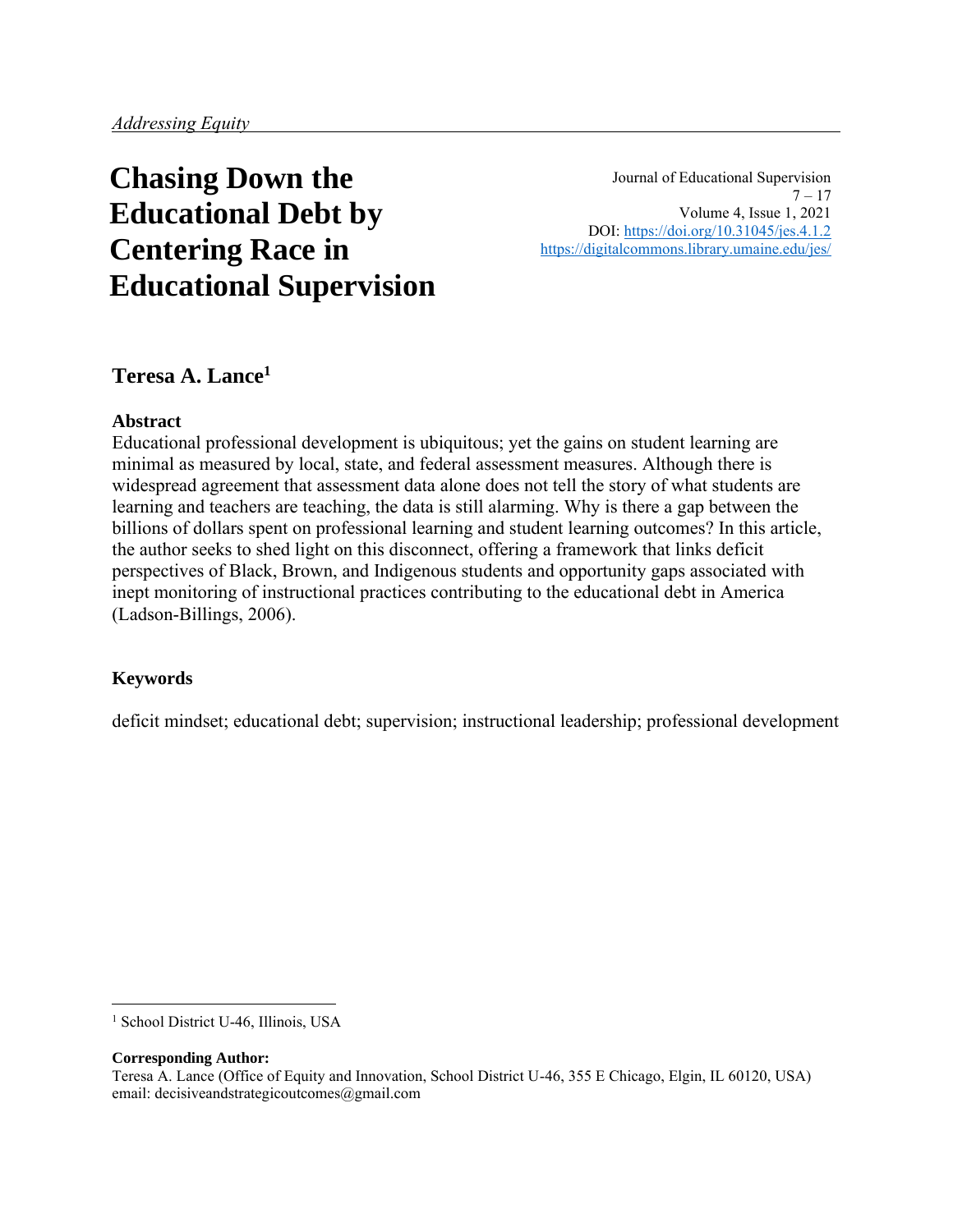#### **Introduction**

Arundhati Roy, in writing about the devastation of the coronavirus pandemic, said, "Historically, pandemics have forced humans to break with the past and imagine their world anew. This one is no different. It is a portal, a gateway between one world and the next" (Roy, 2020, para. 47).

I wonder where this pandemic will lead us as there is a crisis of a larger scale among us, one that extends beyond the discomfort caused by Covid-19, which should cause us to question the quest to return to the "normal" that existed before March 2020. Webster dictionary defines a crisis as "the turning point...; a decisive or critical moment" (Merriam-Webster, 2003). The crisis I am highlighting is all too familiar to some of us, one that continues to exacerbate inequities, increase disparities, further oppression, and expand racial injustice. And, it is one that instructional leaders must take on with the utmost sense of urgency.

Instructional leader is one of many titles used to describe the role of principal; however, the role of supporting and monitoring instruction must be embedded in every facet of a school organization. For the purposes of this article, instructional leaders include, but may not be limited to, principal supervisors, principals, assistant principals, and instructional coaches. More importantly, the current crisis I write about for instructional leaders to address head-on is specific to the educational debt owed to millions of students who identify as Black, Indigenous, and People of Color (BIPOC). The educational debt was described at length by Dr. Gloria Ladson-Billings during the American Educational Research Association (AERA) 2006 Presidential address. In her address, Dr. Ladson-Billings argues that the framing of the achievement gap is a distraction. A distraction she further describes as a means to steer us away from "the historical, economic, sociopolitical, and moral decisions and policies" that have shaped our society" (p.5). My intent is not to write a piece about the educational debt; Dr. Ladson-Billings did that all too well. Rather, my intent is to illuminate that the debt is not only still present but has been exacerbated.

The coronavirus brought our country to a standstill in the early spring of 2020, and soon thereafter America witnessed another brutal killing of a Black man, Mr. George Floyd, at the hands of police. Months later, a presidential election exposed a deeper racial divide, which brought out acts of violence fueled by the divisive rhetoric of the 45th President of the United States and enabled by some of his supporters. The insurrection on January 6, 2021 exposed just how deeply divided our country remains. These events, coupled with the lingering effects of covert racism, elevated the cries of the unheard. For many BIPOC educators, the devastation of our community was not new. The rhetoric of the disparities appeared unrelenting and steadfast with mounting protests and calls for change, some of which crossed racial lines in an attempt to acknowledge the suffering of BIPOC communities. And yet, as some posited that the insurrection that transpired after a tumultuous election *was not America*, countless Black folx cried out, *yes, this is in fact America* (Kendi, 2020). What resulted is yet another impasse in our society, not a failure of BIPOC Americans, but the failure of White Americans to accept the history of our country that is steeped in racism, White supremacy, and the unwillingness of some to accept that the America we see today has always been America. Thus, this impasse does not allow our country to move forward collectively to ensure all Americans, especially our most marginalized populations, can be given equal treatment in all institutions.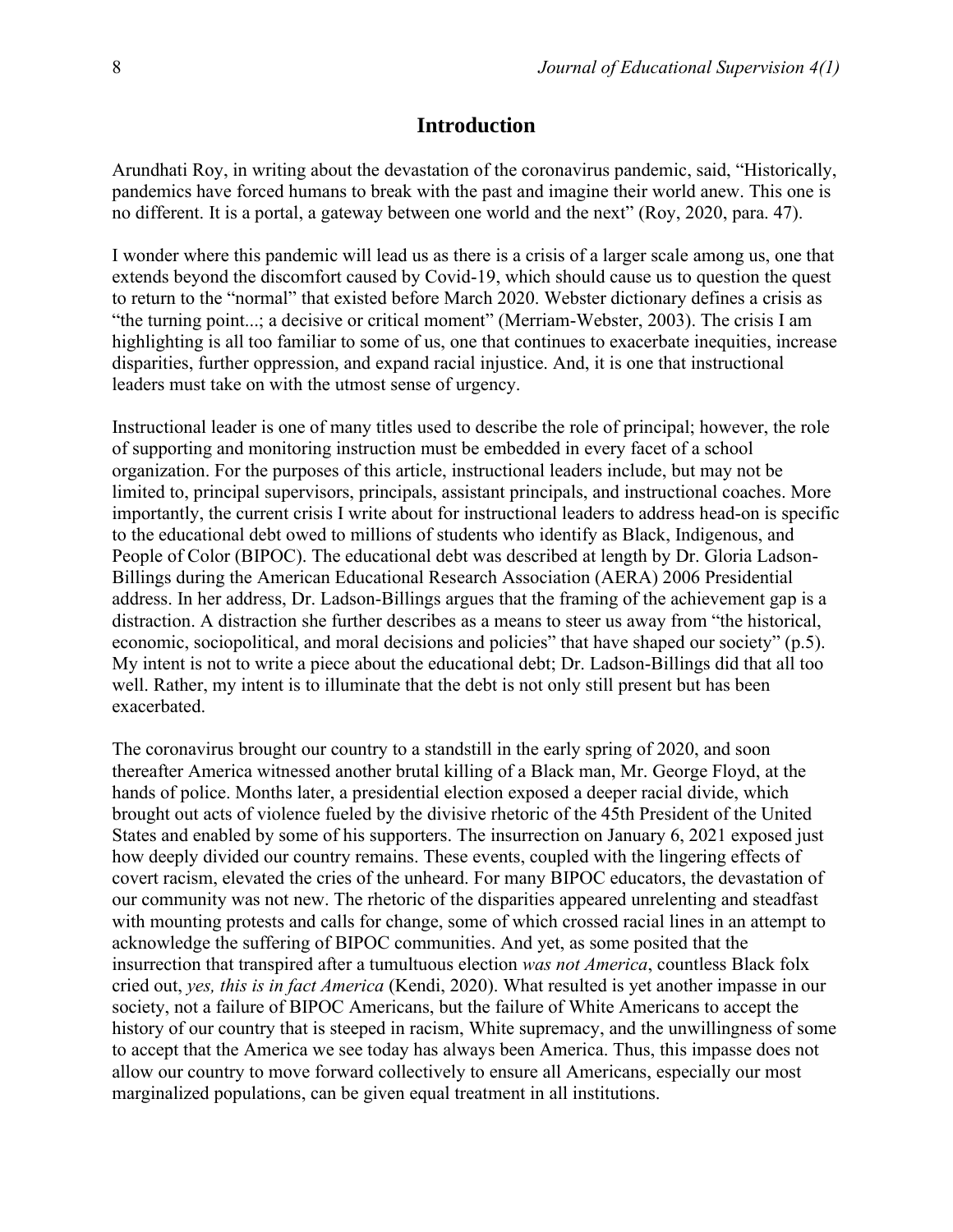### **A Re-envisioned Role of Supervision and Instructional Leadership**

In contemplating how we can begin to eradicate this persistent racial divide and eliminate inequities, I situate my thoughts from the lens of an educational practitioner. Therefore, the reflections and recommendations shared are not all inclusive. For example, racial division appears in almost every facet of a BIPOC person's life: from economic to health disparities; from housing disparities to mass incarceration; from disproportionate out of school suspension rates to disparities in learning outcomes. To eradicate these racial disparities, we must promote educational change in both words and in action. In addition to how schools are funded, we must fundamentally change the way we think about education and the supervision of instruction in the classroom to ensure equity exists and more directly addresses the educational debt in America. For a point of reference throughout this article, I define equity using language from the *Tennessee Leaders for Equity Playbook*, which "means that every student has access to effective teachers and the resources, experiences, and rigor they need to be successful" (2018, p. 20).

During the span of my 27-plus year career in education, I have participated in my fair share of professional development workshops, and I have led several learning sessions in my own educational institutions. In addition to attending professional development, I have also made a conscious effort to stay abreast of current trends in education by participating in webinars and listening to podcasts. I have read countless books to become as well-versed as possible on issues relative to curriculum updates, instructional shifts, leadership models, school finance, and more. I imagine many other school and district leaders engage in the same, if not more, ventures to stay abreast of the changing educational landscape for their respective roles.

Due to the enactment of No Child Left Behind in 2001, for the last two decades schools have been held accountable for disaggregating student performance by student groups and, more importantly, narrowing and/or closing long-standing gaps in student learning outcomes. These student groups include race/ethnicity, students with limited English proficiency, and students with disabilities. Most states suggest educational agencies and local educational agencies are required to develop an improvement plan to explicitly address the gaps in learning outcomes. The names of these plans vary from school improvement plans to unified improvement plans to any number of other labels. Nevertheless, the goal is the same: to create a framework to improve student learning outcomes by employing leader and teacher professional development as an intervention strategy. Multiple states, including California, Colorado, Illinois, Indiana, Maine, Maryland, Missouri, New Jersey, New York, and Texas, identify professional development as one of many interventions within their respective state improvement plan. To ensure students have access to highly effective teachers, districts have relied heavily on teacher professional development. For example, according to *The Hechinger Report* (Mader, 2015), school districts spent nearly \$18,000 on professional development, per teacher, per year. Affirming the advantages of professional development on teacher practices and student learning, Dr. Darling-Hammond (2005), researcher and policy maker from the Learning Policy Institute, also touts the benefits of investing in teacher development. John Hattie (2003), a favorite reference of practitioners, reminds us that professional development has a relatively large effect size (.41) on improving successful teaching and learning practices in schools. If professional development is evidenced as an effective intervention, and therefore is suggested across local educational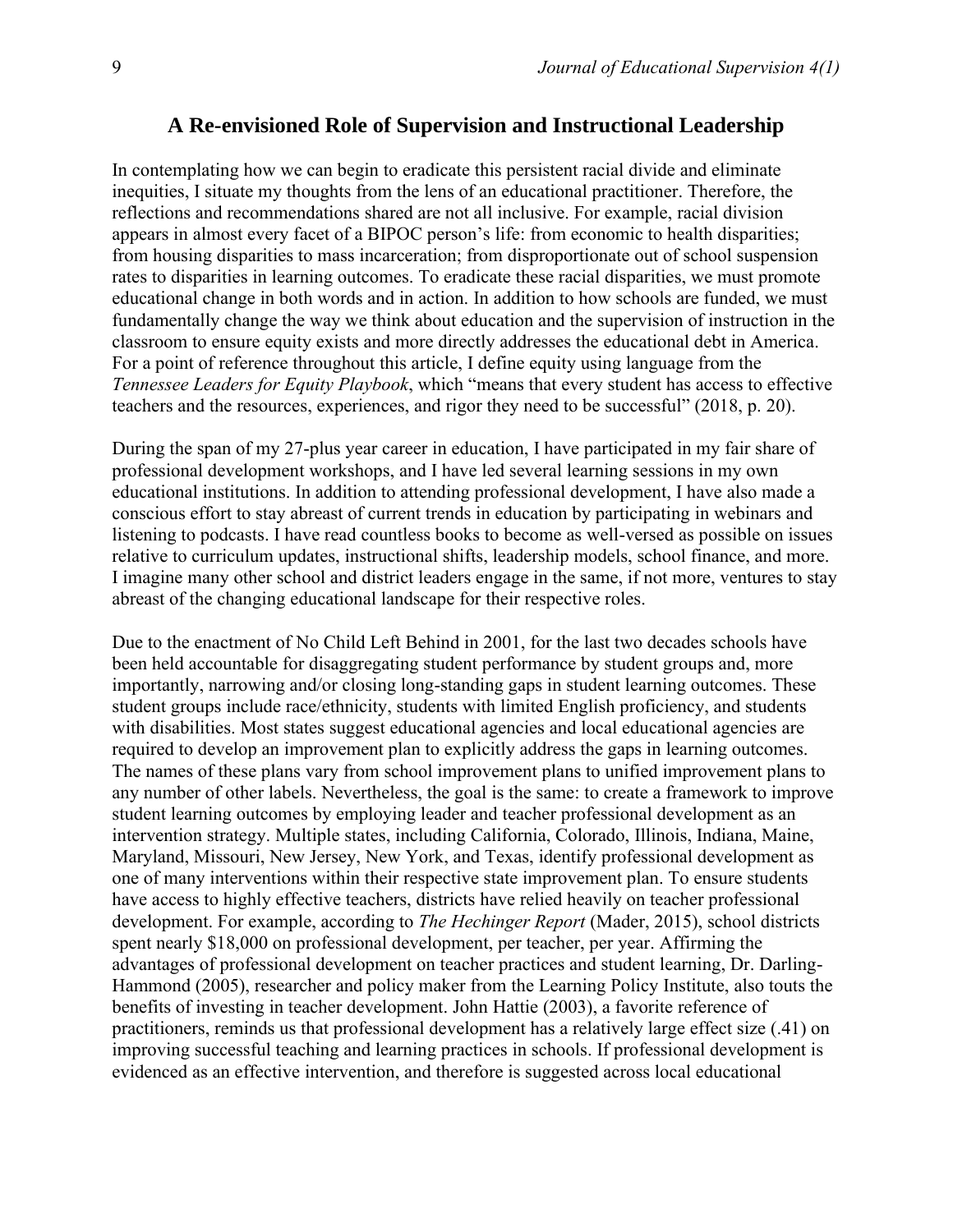agencies as a method to improve student learning, why do we continue to see large learning gaps for our most marginalized students?

African American and Latinx students continue to underperform their same-aged peers in almost every academic category measured. So, despite the efforts put in place by Title I, NCLB, and The Every Student Succeeds Act (ESSA), the academic gains are minimal at best. Consider the results from the National Assessment of Educational Progress (NAEP). The NAEP is the only assessment that measures what U.S. students know and can do in various subjects across the nation. Also known as The Nation's Report Card, NAEP has provided important information about how students are performing academically since 1969. Although not every school district participates in the NAEP assessment, the results from the 2017 assessment depict the disparity in student learning outcomes across race and ethnicity. For example, the overall average score for all students combined in 2017 was 267 out of a possible score of 500. However, the average score on the eighth grade NAEP reading assessment for White students was 274 compared to 248 and 255 for African American and Latinx students respectively, albeit both student groups performed slightly higher than the 2015 test results. Two years later, in 2019, all student performance scores on the NAEP reading assessment measure decreased; however, African American student scores dropped from 249 to 244 and Latinx students from 256 to 252 thereby widening the gap between their same-aged White peers (USDOE, 2019).

And yet I still ask myself, with the plethora of financial dollars spent on professional learning within education, why do educational gaps still persist? Although I do not suggest that there is one single answer, I do contend that disparities in student learning outcomes across race and class persist due to a lack of bold leadership. Bold leadership is not walking with a megaphone and demanding people and practices change, but rather bold leadership requires that we assure inept instructional practices are corrected with intensity. While there are varied explanations for the decline in scores and pervasive performance gaps between specific student groups, disparities are not just evident in national assessments. According to a study conducted by The New Teacher Project (TNTP), 40% of all college students had to enroll in at least one college remedial course in comparison to 66% of African American and 53% of Latinx college students (TNTP, 2018). Engaging in college remedial courses not only exhausts some families of already limited financial resources, but as research suggests, students are more likely to disenroll from college after taking just one remedial college course. These researchers also found that of the 180-classroom hours, students spent more than 130 of those hours on non-grade level tasks (TNTP, 2018). These findings are appalling and speak to a greater issue specific to leadership. Lance and Spencer (2021) posit that "inept leadership, unintentionally or not, allow for racial inequalities to impede academic progress for all children, especially children of Color" (p. 200). So, what does this mean for PK-12 schooling? I contend there must be an intentional focus on instructional practices. More specifically, the reliance on professional development and instructional evaluation tools to positively influence student learning outcomes, alone, will not suffice. Effective instructional supervision and support is a necessity.

In Figure 1, I illustrate the vicious cycle of inattention not to classroom practices through supervision and support. The first step suggests that in education, teachers who hold a deficit mindset possess a belief that some students cannot proficiently engage and perform in cognitively challenging coursework. This deficit mindset results in teachers having low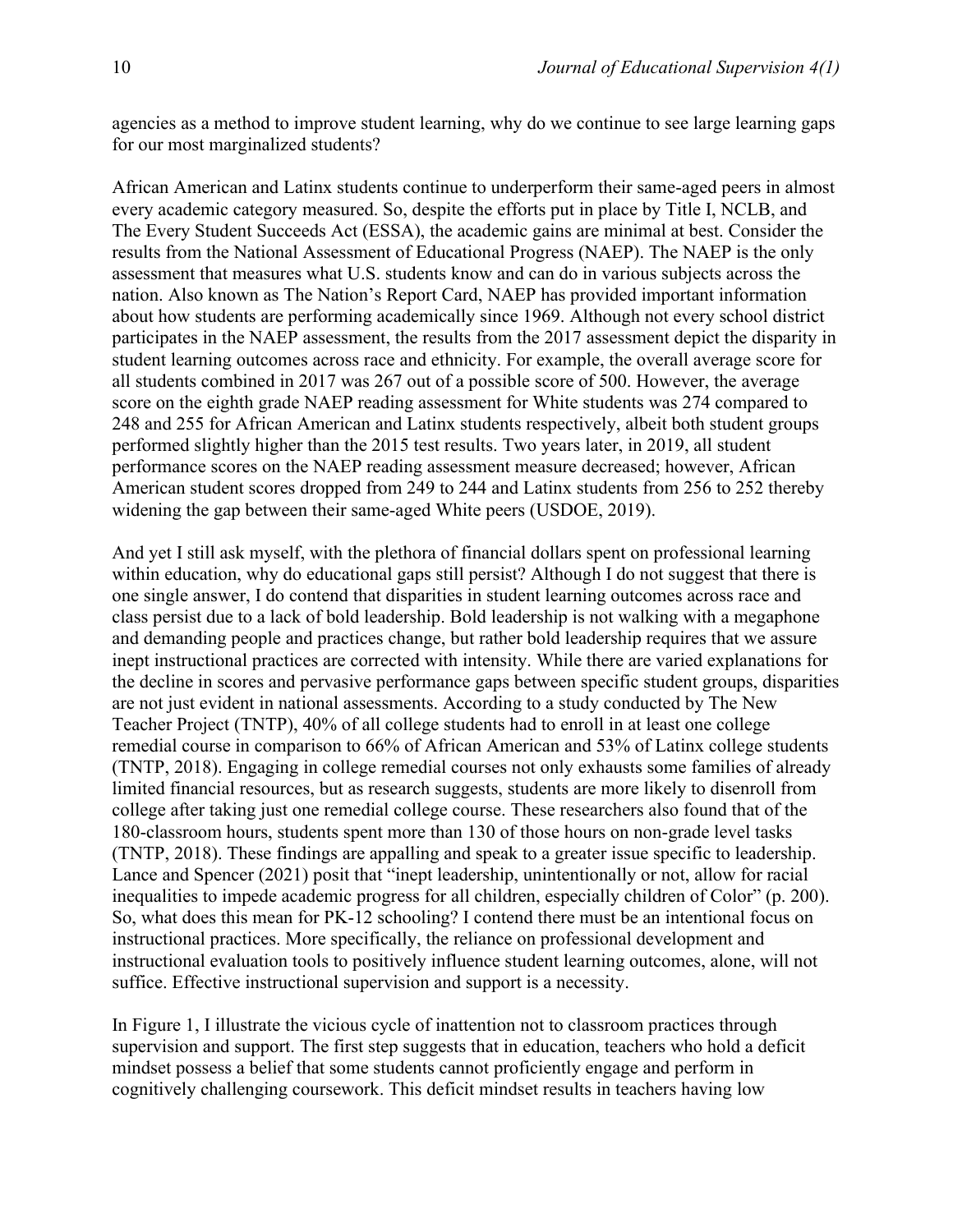expectations of BIPOC students and those low expectations transfer into low-level instructional tasks. Unfortunately, deficit mindsets and low student expectations manifest into a belief that by giving students tasks that do not challenge them that teachers are doing students a favor. These first steps lead to students rarely, if ever, meeting or exceeding local and state academic benchmarks. The fourth step finds BIPOC students placed in remedial courses as a result of the preceding three steps-each shaped by teachers' beliefs about students' abilities. Step five finds our BIPOC students working overtime to counter negative perceptions of their academic abilities. Thus, rounding out this fourth step is stereotype threat. Stereotype threat is an additional level of emotional trauma our BIPOC students may carry around (Andersen & Martin, 2018). Stereotype threat is deep anxiety experienced by BIPOC students for fear of confirming

#### **Figure 1**

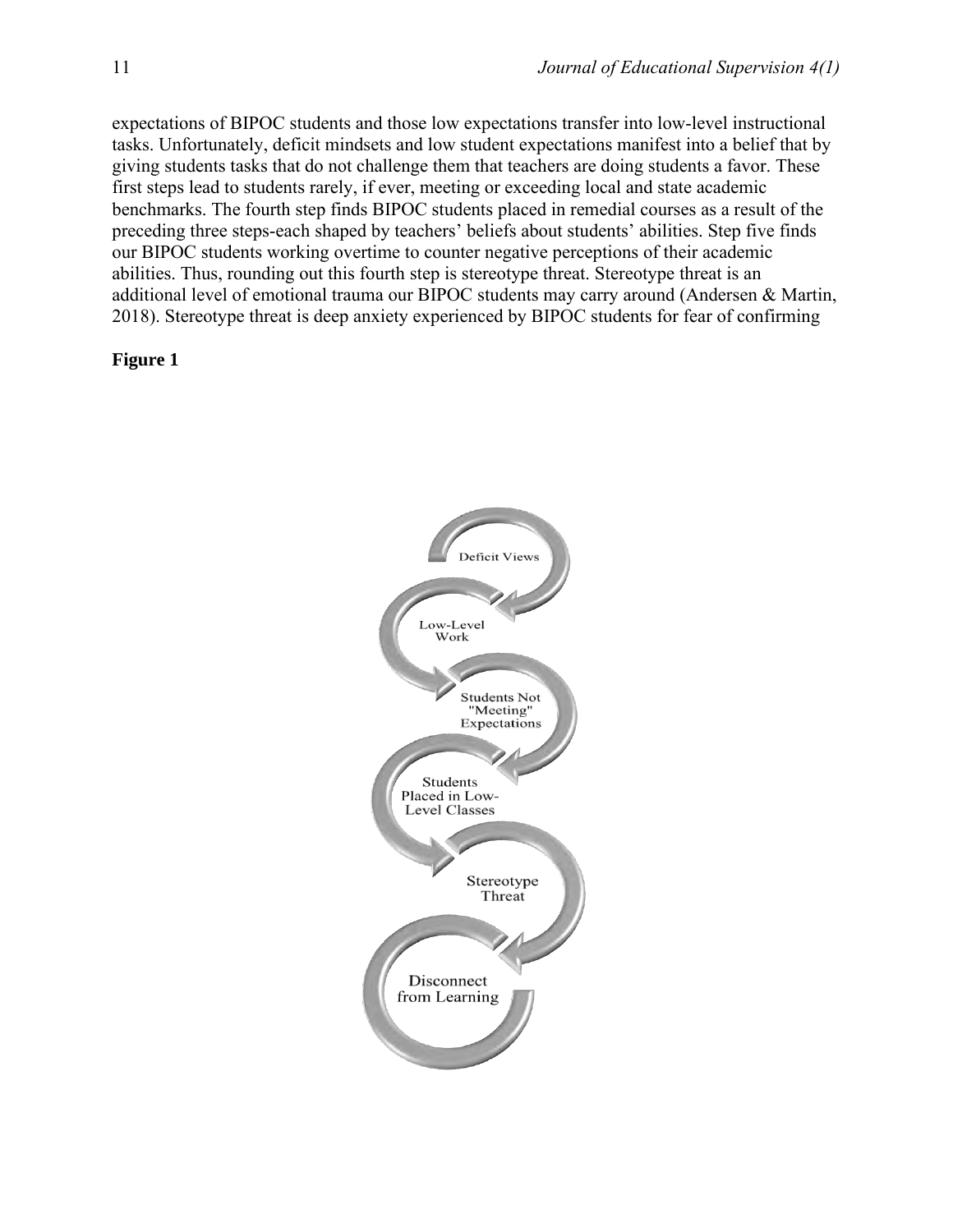or being judged by the negative stereotypes of them induced by society. Consider the enormity of this anxiety for BIPOC students who may be the only Student of Color sitting in an honors or advanced placement course. Although many BIPOC students attend school with the weight of stereotype threat, Ford (2010), a leading researcher of giftedness among Black children, found that due to the underrepresentation of Black girls in gifted classrooms, feelings of isolation are often experienced. Moreover, in spaces where racial stereotypes are more salient, students of negatively stereotyped groups are typically more conscious of the content of those stereotypes, which has a strong potential to negatively affect their academic performance (McGee & Martin, 2011). Finally, we see students disconnect from their learning and possibly, their learning environment.

## **Implications for PK-12 Supervision**

There are several implications to consider as we think about how to create learning outcomes that are indicative of an educational debt paid in full. First, we need to be deliberate in the "why" of professional development and not merely the what. Secondly, we need to think more intentionally about the influence classroom teachers have on student learning outcomes from a practical perspective. Finally, we need to focus fervently on the role of instructional leaders and how they support classroom teachers.

#### **Professional Development**

Research has demonstrated that teachers have the most direct influence on student learning (Leithwood  $\&$  Sun, 2018). If teachers have a significant influence on student learning outcomes, then it makes sense to place a concerted effort in ensuring every student has access to a highly effective teacher. Hence the reason local and state education agencies have poured millions of dollars into professional development for teachers. According to the U.S. Department of Education, almost \$1.5 billion Title II dollars are allocated for teacher and school leader professional development. However, "there is little evidence that these expenditures produce an increase in the overall or individual effectiveness of teachers" (U.S. Department of Education, n.d., para. 5). I believe that what often occurs is that supervisors of instruction offer professional development and then, sit back in anticipation that student learning will occur and learning gaps across racial divides will dissipate. I liken this to watching a plant grow that you have not watered nor given sunlight.

I have watched in angst while both district and school leaders suggest professional development opportunities that align with the latest craze without a clear rationale for why. Professional development offered as one and done listening sessions will never cure what ails the system. Instead, district and school leaders must include instructional staff in the conversation to explore the strengths and gaps within the learning system and more importantly, identify potential root causes for why those gaps exist. This identification may be painstakingly slow and will unveil a level of discomfort among staff, because the causes of inequitable learning outcomes are within control of the school system. Once those root causes are determined only then should instructional leaders, in concert with staff, create a coherent one-year or multi-year professional development plan. This robust and comprehensive professional development plan should serve as a road map for school improvement, be iterative, and be monitored for impact.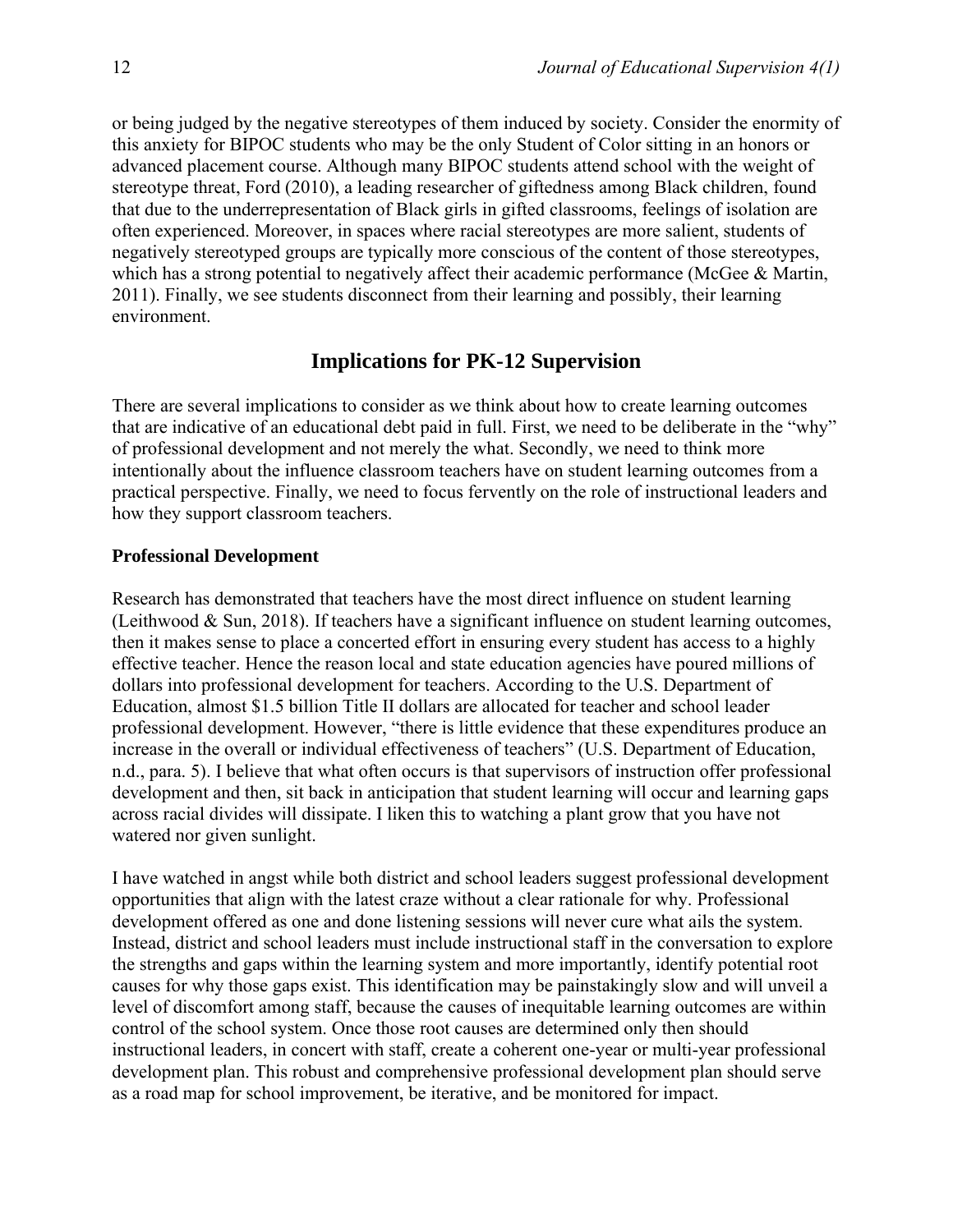#### **Role of the Classroom Teacher**

In 2017-2018, our nation's teaching profession was comprised primarily of White teachers; specifically, 79% of the teaching force was White, 9% Latinx, 7% African American, and 2% were Asian (Taie & Goldring, 2020). However, our public school student population is much more diverse. Relying on data from the National Center for Education Statistics: 48% of students were White, 27% Latinx, 15% African American, and 5% were Asian. This mismatch between the teaching force and student racial composition result in what Ford et al. (2004) refer to as cross-cultural clashes thus leading to culture blindness. And, although there are efforts underway to increase the racial diversity of teaching staff, the time to make a concerted effort to ensure our teachers, regardless of their race and ethnicity, are able to best support their students is long overdue. To assist teachers with a diverse student body, many districts have turned to implicit bias trainings. These one-off trainings are a start, but this alone will do little to reverse the current gaps evident in student learning outcomes. Accompanying implicit bias trainings as of late is a resurgence of training around culturally relevant teaching. Culturally relevant teaching, first introduced Ladson-Billings (1994), is grounded in three tenets: student learning, affirmation of students' cultural competence, and the facilitation of sociopolitical and critical consciousness (1994). It is important to note that the research of Dr. Ladson-Billings affirmed that teachers, regardless of race and ethnicity, can be successful when appropriately equipped to engage and interact with students of diverse backgrounds.

Some educator preparation programs ask students to explore their individual implicit biases and are inundated with culturally responsive pedagogy programs for beginning teachers (Hammond, 2015). Implicit bias is influenced by the stereotypes that we maintain based on our experiences and therefore, influences how we respond to events in an unconscious manner. Thus, even if one purports to be anti-racist or anti-prejudice, an individual may still favor one group, typically our own ingroup, over another. Although having a working definition and acknowledgement of one's implicit bias are important, individual attitudes and beliefs are often situational and subject to change depending upon circumstance. Consequently, engaging in drive by or one-off professional development sessions for new or seasoned educators and instructional leaders is not enough. If we desire to eliminate opportunity and access gaps across every sector within the schoolhouse, then we, including teachers, must be willing to talk about race beyond a superficial level.

#### **Role of the Supervisor**

There is considerable attention given to the role classroom teachers play in influencing student learning outcomes. However, teachers alone are not solely responsible for what occurs inside of our classrooms. Author, Gholdy Muhammad (2020), in her book, *Cultivating Genius*, contends that most people want culturally responsive instruction and practices but they stop at the leadership part. They don't move to pedagogy. It doesn't work. In addition to having access to robust and culturally relevant curriculum and materials, teachers should also have access to supportive school structures, that include support from their school-based supervisors – principals, assistant principals, instructional coaches, etc. With the amount of money spent on evaluation tools in concert with dubious hours of preparing for classroom observations, one would and should question why persistent learning gaps exist. Why are classroom evaluations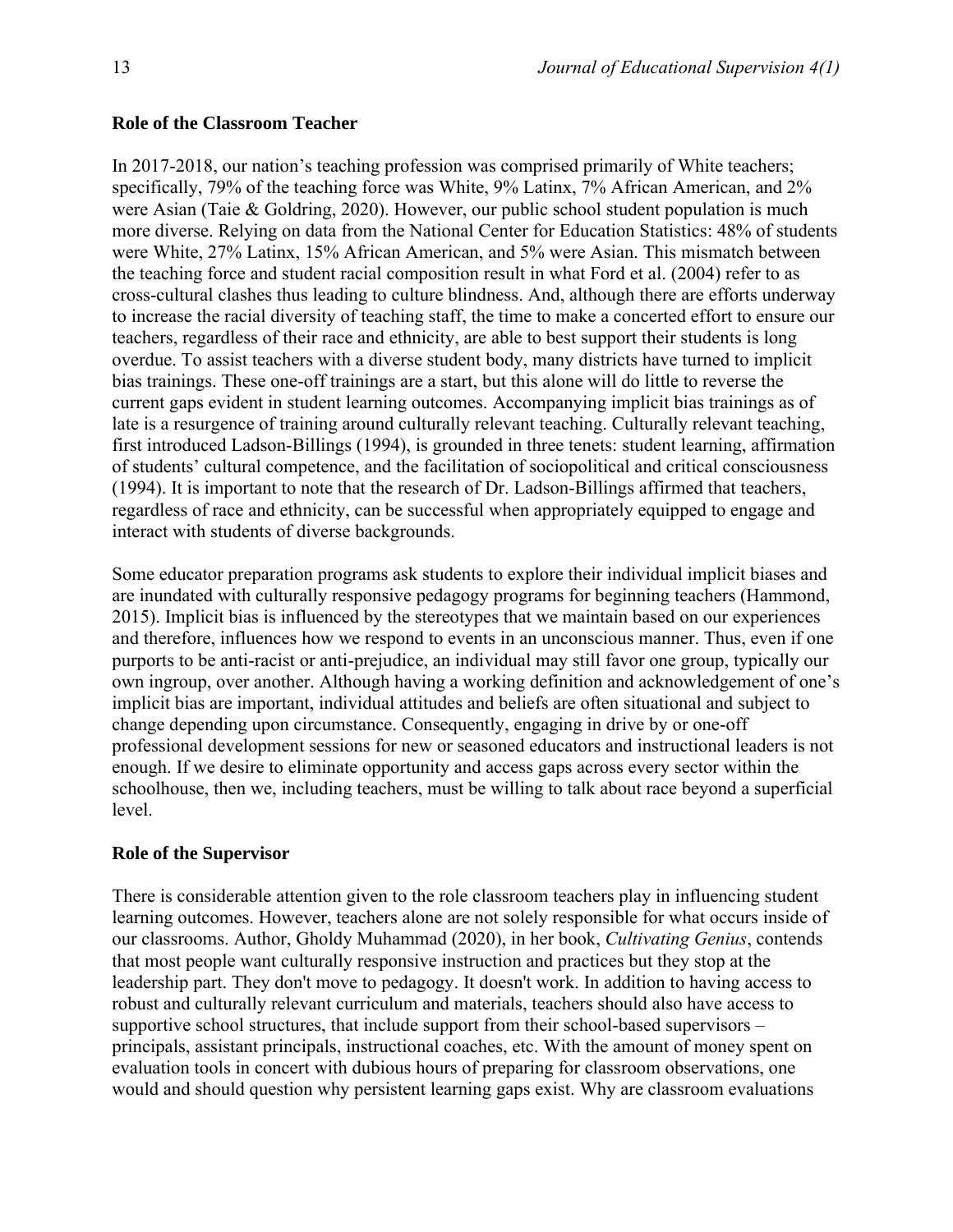viewed as a one-time event? If we view classroom evaluations similar to a summative assessment, then we should make every effort to use classroom visits as checks for understanding. Checks for understanding, when used during effective classroom instruction, would see the teacher carefully extending feedback to students along the way to mastery (Fisher & Frey, 2007). Checks for understanding are an important part of all good instruction. Consequently, instructional leaders cannot leave it to chance that professional development is implemented by design. Instead, instructional leaders must visit classrooms frequently, extend feedback (checks for understanding), monitor who is carrying the cognitive load, support teachers through implementation, and repeat this process regularly. Effective instructional leaders do not lead from behind a desk; they check for understanding.

Khalifa et al. (2016) purport that school leaders must become culturally responsive school leaders (CRSL). In other words, "CRS leaders are bold at creating a school culture that is inclusive of all students, unsympathetically self-aware, adept at engaging both parents and community, and are keenly aware of the importance of preparing staff, specifically teachers of diverse learners" (Lance & Spencer, 2021, p. 204). In practice, supervisors of instruction must visit classrooms to not only monitor but also to support instructional practices. If teachers spend many hours in professional development and millions of dollars are spent on offering professional development opportunities, then school leaders must make classroom visits a daily part of what they do. More importantly, they must embody the work of instructional leadership. As a former principal and school superintendent, I took great pride in conducting classroom walkthroughs and visiting with teachers and students. I examined student work to determine the cognitive load being asked of students and the supports offered by teachers. When there was a positive match, I was sure to let the teacher and/or school administrator know. If either were amiss, I instantly informed the principal. Walking classrooms is not punitive nor does it need to be evaluative. Visiting classrooms, however, should be a norm. Teachers should come to know and expect that your visit is not a one-time event. Rather, your visitations should be welcomed because teachers can expect your visit will be accompanied by a two-way dialogue to affect change.

Culturally responsive leaders embody aspects of anti-oppressive leadership. Therefore, when fully supported by district leadership, CRS leaders will "challenge teaching and environments that marginalize students of color" (Khalifa et al., 2016, p. 1278). These conversations cannot be left to chance; instructional leaders must take bold steps that may appear uncomfortable for the giver more than the receiver. Nevertheless, it is through the dialogue that change within instructional practices occurs as both the teacher and leader are able to reflect on their respective parts. Leading while comfortable is not leading, it is facade masquerading under fear. To move beyond the fear, you must acknowledge the fear and then determine ways you can begin to address it.

#### **Conclusion**

I began this article sharing how the pandemic further illuminated the disparities across our nation. Although the disparities are not new, the widespread attention to how we come out of the pandemic better is new. First, however, we must stop looking at student learning gaps as something BIPOC children arrive at school with because of deficits in the home and are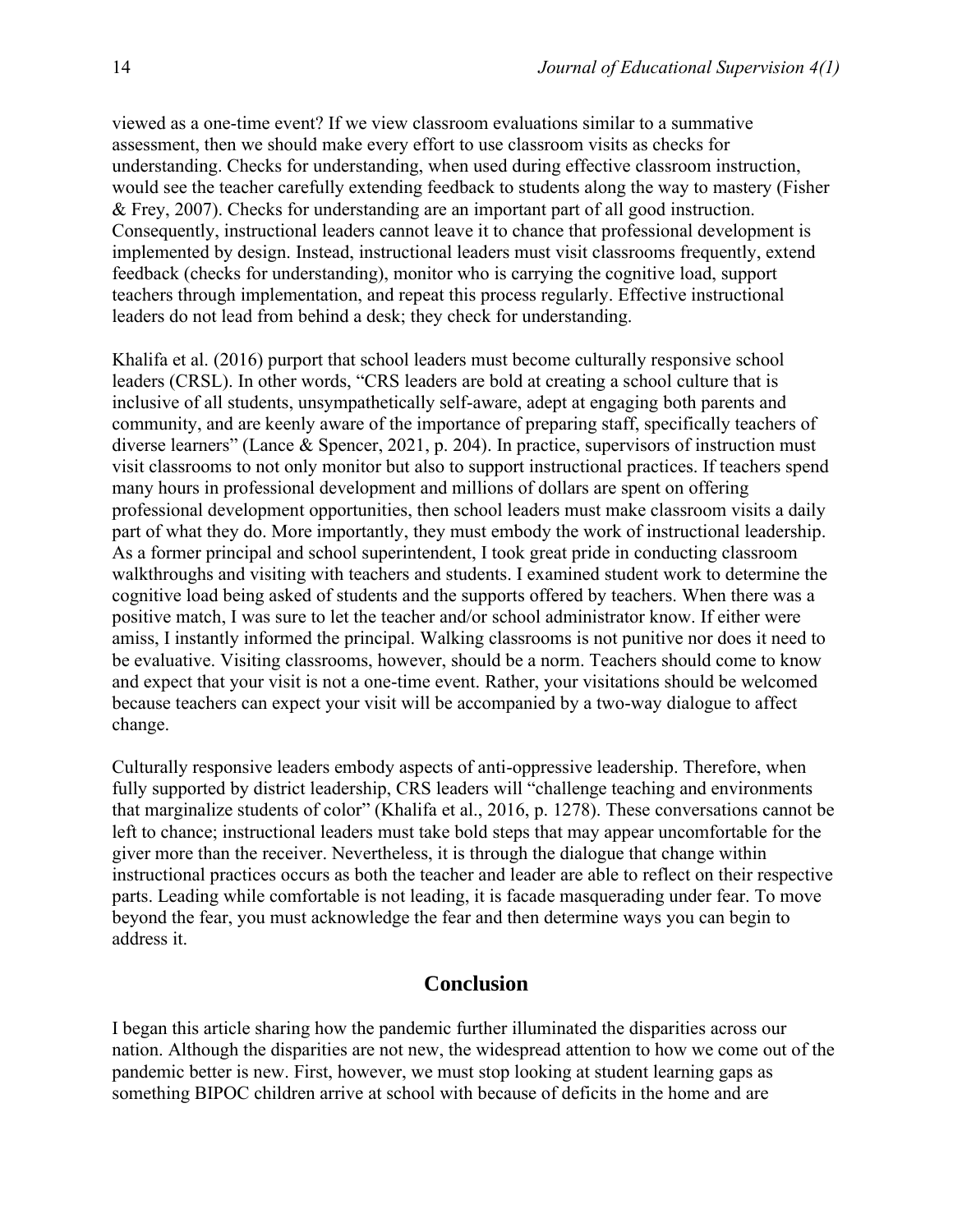therefore, more difficult to overcome. Instead, our work as educational practitioners requires something more practical. First, we must recognize our students have strengths and assets; it is incumbent upon us as educational practitioners to fuel those assets rather than extinguish them. Specifically, let us acknowledge that after hundreds of years of enslavement of BIPOC people, followed by Jim Crow laws, segregation, and White supremacy, a debt is owed and BIPOC children and their families have come to collect. Supervision, by and large, has embodied principles of whiteness – and we need to shift our frameworks toward equitable practices that push back on antiquated practices of supervision that reinforce deficit mindsets.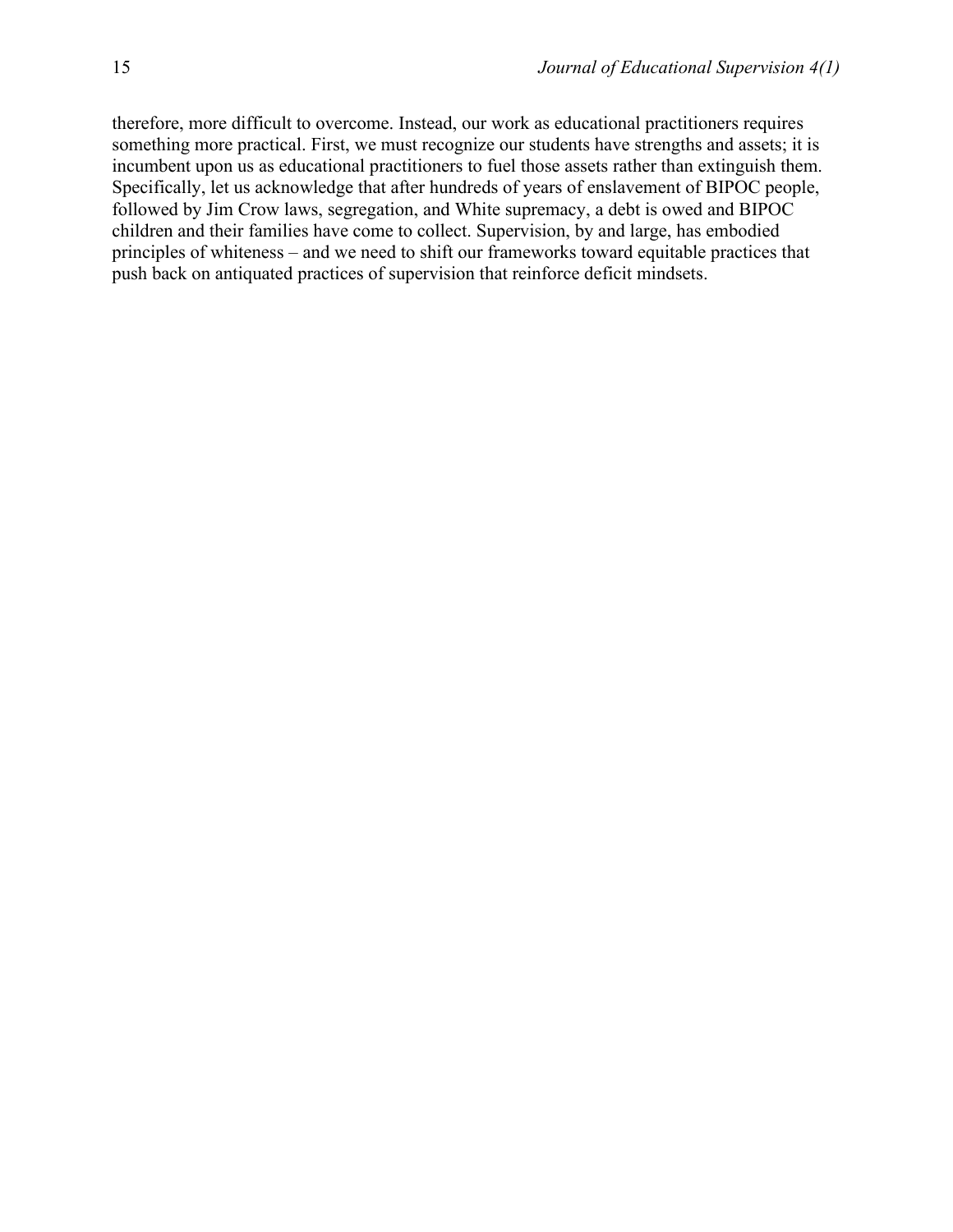### **References**

- Anderson, B. N., & Martin, J. A. (2018). What K-12 teachers need to know about teaching gifted Black girls battling perfectionism and stereotype threat. *Gifted Child Today*, *41*(3), 117– 124.<https://doi.org/10.1177/1076217518768339>
- Darling-Hammond, L. (2005). Teaching as a profession: Lessons in teacher preparation and professional development. *Phi Delta Kappan, 87*(3), 237-240. <https://doi.org/10.1177/003172170508700318>
- Fisher, D., & Frey, N. (2007). *Checking for understanding: Formative assessment techniques for your classroom.* ASCD.
- Ford, D. Y. (2010). *Reversing underachievement among gifted Black students*. Prufrock Press.
- Ford, D. Y., Moore III, J. L., & Milner, H. R. (2004). Beyond cultureblindness: A model of culture with implications for gifted education. *Roeper Review*, *27*(2), 97-103. <https://doi.org/10.1080/02783190509554297>
- Hammond, Z. (2015). Culturally responsive teaching and the rain. Corwin.
- Hattie, J.A.C. (2003). *Teachers make a difference: What is the research evidence?* Paper presented at the Building Teacher Quality: What does the research tell us ACER Research Conference, Melbourne, Australia, October, 2003. http://research.acer.edu.au/research\_conference\_2003/4/
- Kendi, I. X. (2020, June 1). The American nightmare*. The Atlantic.* https://www.theatlantic.com/ideas/archive/2020/06/american-nightmare/612457
- Khalifa, M. A., Gooden, M. A., & Davis, J. E. (2016). Culturally responsive school leadership: A synthesis of the literature. *Review of Educational Research, 86*(4), 1272– 1311. <https://doi.org/10.3102/0034654316630383>
- Ladson-Billings, G. (1994). What we can learn from multicultural education research. *Educational Leadership*, *51*(8), 22-26.
- Ladson-Billings, G. (2006). From the achievement gap to the education Debt: Understanding achievement in U.S. Schools. *Educational Researcher, 35*(7), 3–12. <https://doi.org/10.3102/0013189X035007003>
- Lance T.A., & Spencer, A.D. (2021). Leading boldly. In A. J. Griffin (Ed.) *Challenges to integrating diversity, equity, and inclusion programs in organizations,* (pp. 200-214). IGI Global.
- Leithwood, K. and Sun, J. (2018), Academic culture: A promising mediator of school leaders' influence on student learning, *Journal of Educational Administration, 56*(3), pp. 350- 363. <https://doi.org/10.1108/JEA-01-2017-0009>
- Mader, J. (2015, August 4). New report reveals that teacher professional development is costly and ineffective. *The Hechinger Report*. [https://hechingerreport.org/new-report-reveals](https://hechingerreport.org/new-report-reveals-that-teacher-professional-development-is-costly-and-ineffective/)[that-teacher-professional-development-is-costly-and-ineffective/](https://hechingerreport.org/new-report-reveals-that-teacher-professional-development-is-costly-and-ineffective/)
- McGee, E. O., & Martin, D. B. (2011). "You would not believe what I have to go through to prove my intellectual value!" Stereotype management among academically successful Black mathematics and engineering students. *American Educational Research Journal, 48*(6), 1347–1389. <https://doi.org/10.3102/0002831211423972>
- Merriam-Webster. (2003). *Merriam-Webster's collegiate dictionary, 11th edition.* Merriam-Webster.
- Muhammad, G. (2020). *Cultivating genius: An equity framework for culturally and historically responsive literacy.* Scholastic.